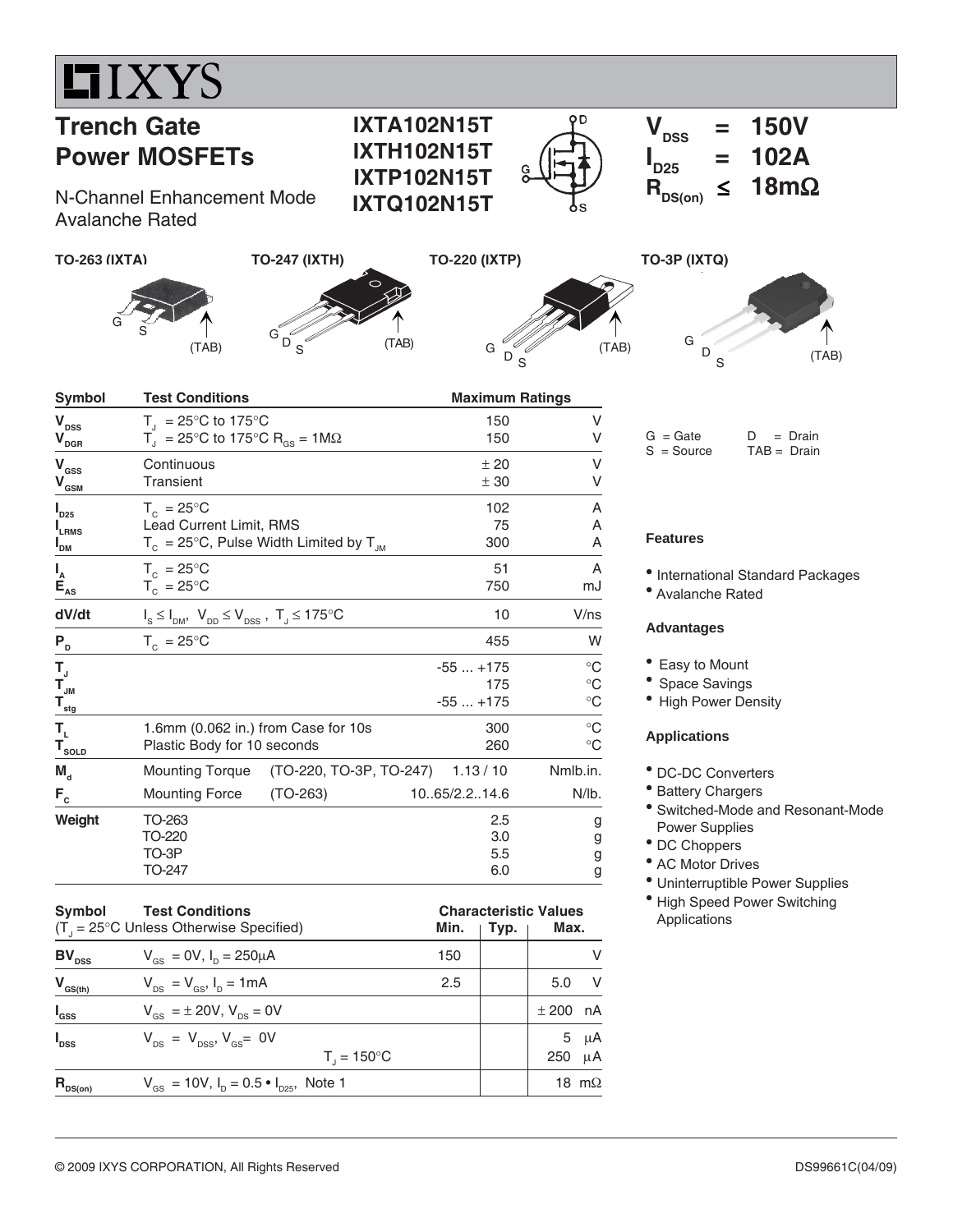# **LIXYS**

# **IXTA102N15T IXTH102N15T IXTP102N15T IXTQ102N15T**

| Symbol                      |  | <b>Test Conditions</b>                                                                                                                                                                    |      | <b>Characteristic Values</b> |               |  |
|-----------------------------|--|-------------------------------------------------------------------------------------------------------------------------------------------------------------------------------------------|------|------------------------------|---------------|--|
|                             |  | $(T_{\text{I}} = 25^{\circ} \text{C}$ Unless Otherwise Specified)                                                                                                                         | Min. | Typ.                         | Max.          |  |
| $g_{\rm fs}$                |  | $V_{DS}$ = 10V, $I_D$ = 0.5 $\bullet$ $I_{D25}$ , Note 1                                                                                                                                  | 50   | 80                           | S             |  |
| $C_{\text{iss}}$            |  |                                                                                                                                                                                           |      | 5220                         | pF            |  |
| $C_{\rm oss}$               |  | $V_{\text{gs}} = 0V$ , $V_{\text{ps}} = 25V$ , f = 1MHz                                                                                                                                   |      | 685                          | pF            |  |
| $C_{rss}$                   |  |                                                                                                                                                                                           |      | 95                           | pF            |  |
| $t_{\text{\tiny d(0n)}}$    |  | <b>Resistive Switching Times</b><br>$V_{\text{gs}} = 10V$ , $V_{\text{ps}} = 0.5 \cdot V_{\text{pss}}$ , $I_{\text{p}} = 0.5 \cdot I_{\text{pss}}$<br>$R_{\alpha} = 3.3\Omega$ (External) |      | 20                           | ns            |  |
| t,                          |  |                                                                                                                                                                                           |      | 14                           | ns            |  |
| $t_{\text{\tiny d(off)}}$   |  |                                                                                                                                                                                           |      | 25                           | ns            |  |
| $\mathbf{t}_{\rm f}$        |  |                                                                                                                                                                                           |      | 22                           | ns            |  |
| $\mathbf{Q}_{\text{g(on)}}$ |  |                                                                                                                                                                                           |      | 87                           | nC            |  |
| $\mathbf{Q}_{\mathrm{gs}}$  |  | $V_{\text{gs}}$ = 10V, $V_{\text{ps}}$ = 0.5 $\cdot$ $V_{\text{pss}}$ , $I_{\text{p}}$ = 25A                                                                                              |      | 23                           | nC            |  |
| $\mathbf{Q}_{\text{gd}}$    |  |                                                                                                                                                                                           |      | 31                           | nС            |  |
| $R_{thJC}$                  |  |                                                                                                                                                                                           |      |                              | $0.33$ °C/W   |  |
| $R_{thCH}$                  |  | $(TO-220)$                                                                                                                                                                                |      | 0.50                         | $\degree$ C/W |  |
|                             |  | (TO-3P & TO-247)                                                                                                                                                                          |      | 0.25                         | $\degree$ C/W |  |

#### **Source-Drain Diode**

| Symbol                                             | <b>Test Conditions</b>                             |      |            | <b>Characteristic Values</b> |         |  |
|----------------------------------------------------|----------------------------------------------------|------|------------|------------------------------|---------|--|
| $(T_{1} = 25^{\circ}C$ Unless Otherwise Specified) |                                                    | Min. | Typ.       | Max.                         |         |  |
| $I_{s}$                                            | $V_{\text{gs}} = 0V$                               |      |            | 102                          | A       |  |
| $I_{\rm SM}$                                       | Repetitive, Pulse Width Limited by T <sub>JM</sub> |      |            | 400                          | A       |  |
| $\mathbf{V}_{\text{SD}}$                           | $I_{F}$ = 100A, $V_{GS}$ = 0V, Note 1              |      |            | 1.3                          | V       |  |
| $t_{rr}$                                           | $I_{F} = 51A$ , -di/dt = 100A/ $\mu$ s             |      | 97         |                              | ns      |  |
| $I_{\rm RM}$<br>${\bf Q}_{_{\rm RM}}$              | $V_{\rm B} = 75V, V_{\rm cs} = 0V$                 |      | 8.4<br>409 |                              | A<br>пC |  |

Note 1: Pulse test,  $t \le 300\mu s$ ; duty cycle,  $d \le 2\%$ .

IXYS Reserves the Right to Change Limits, Test Conditions, and Dimensions.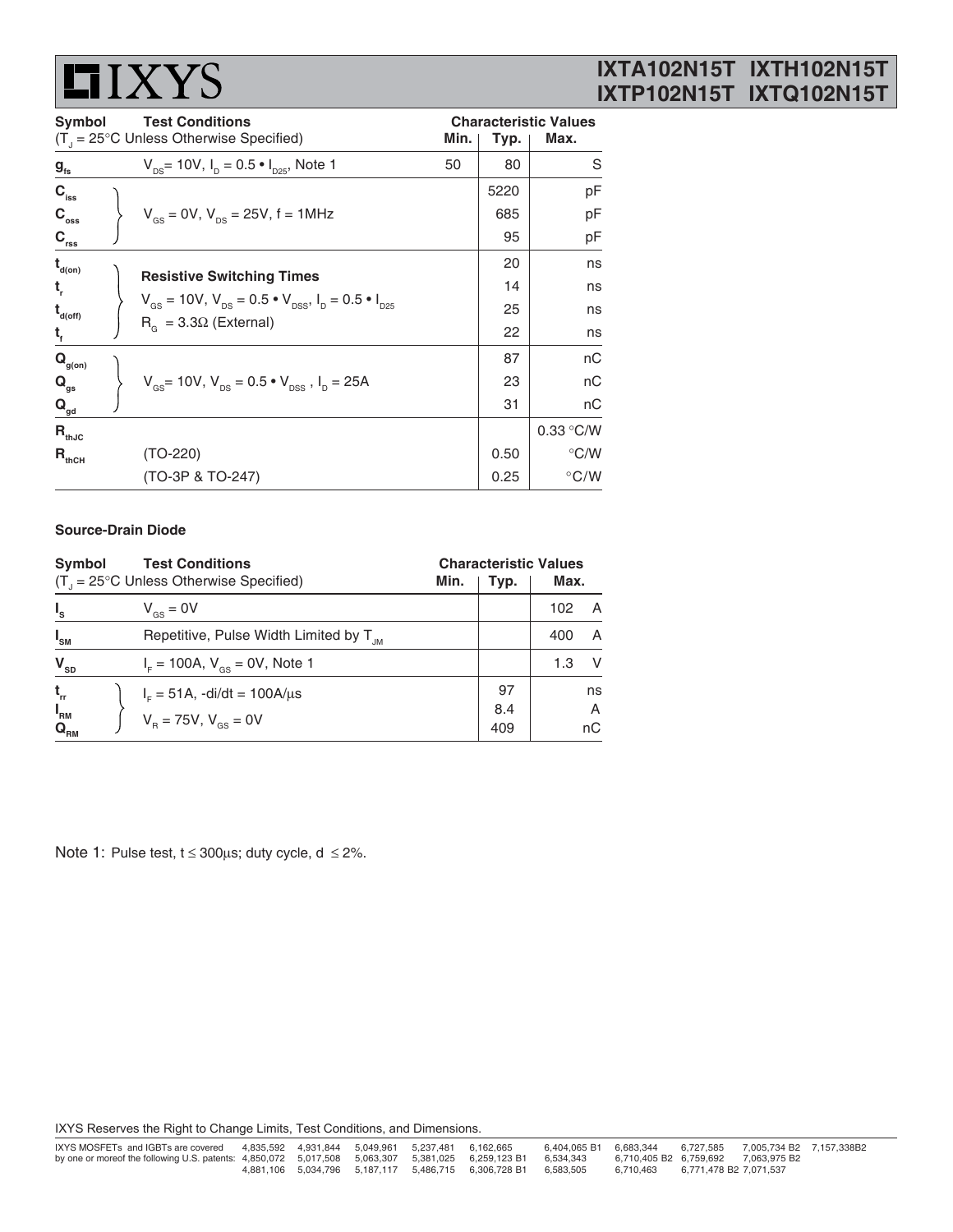

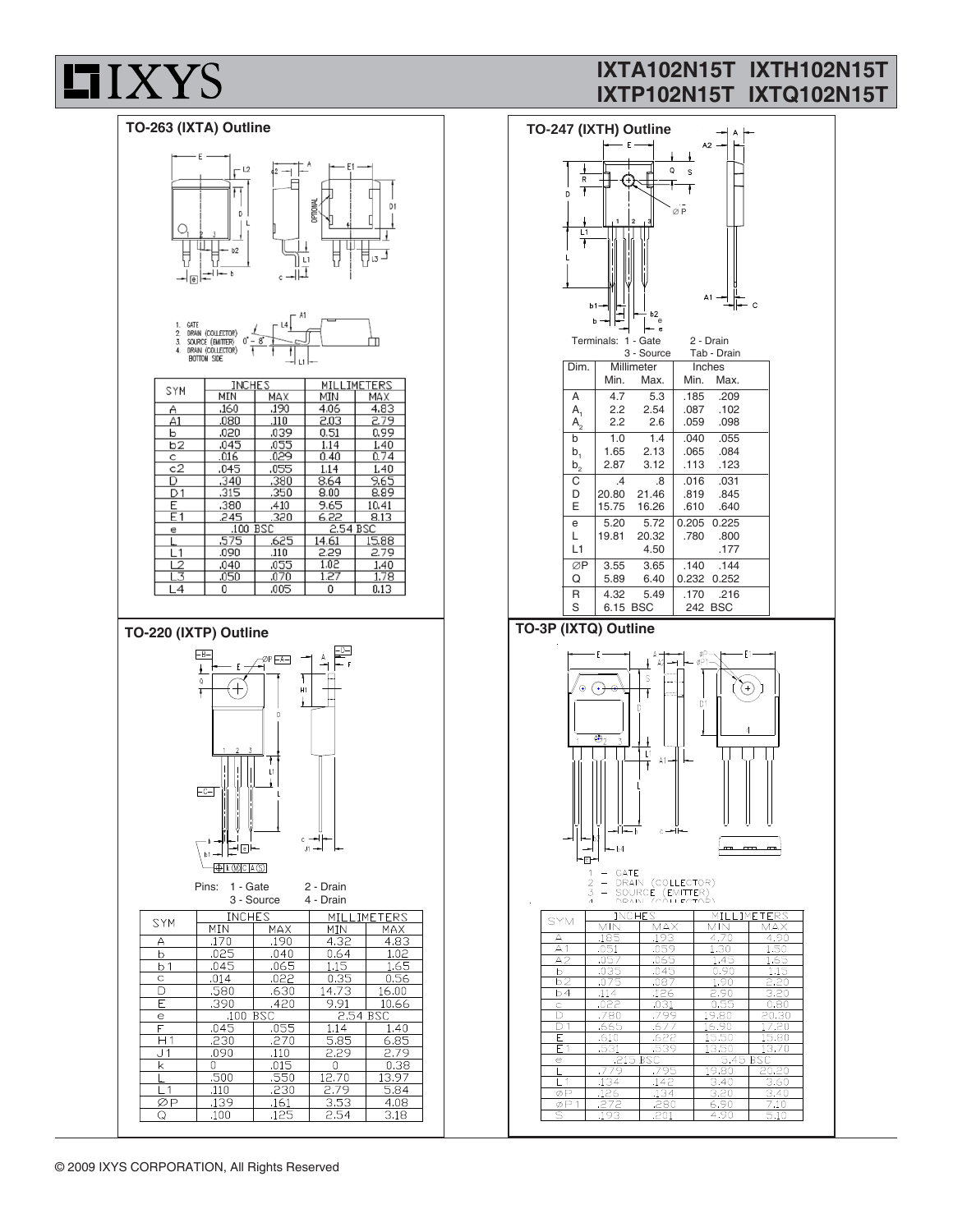

**Fig. 1. Output Characteristics @ 25ºC**











**Fig. 2. Extended Output Characteristics @ 25ºC**



Fig. 4. R<sub>DS(on)</sub> Normalized to I<sub>D</sub> = 51A Value **vs. Junction Temperature**





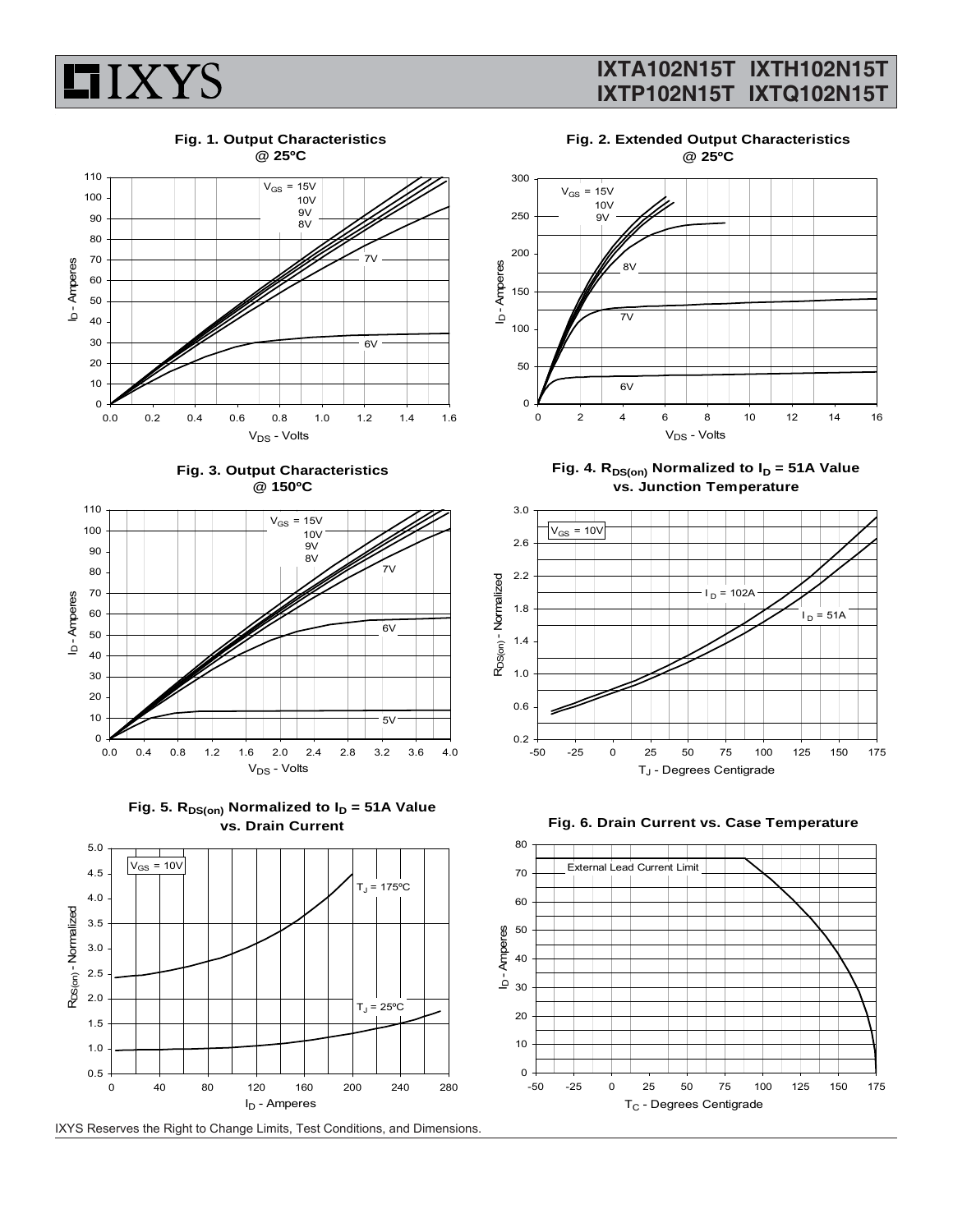

#### **Fig. 7. Input Admittance**



**Fig. 9. Forward Voltage Drop of Intrinsic Diode**







**Fig. 8. Transconductance**



**Fig. 10. Gate Charge**



**Fig. 12. Forward-Bias Safe Operating Area**

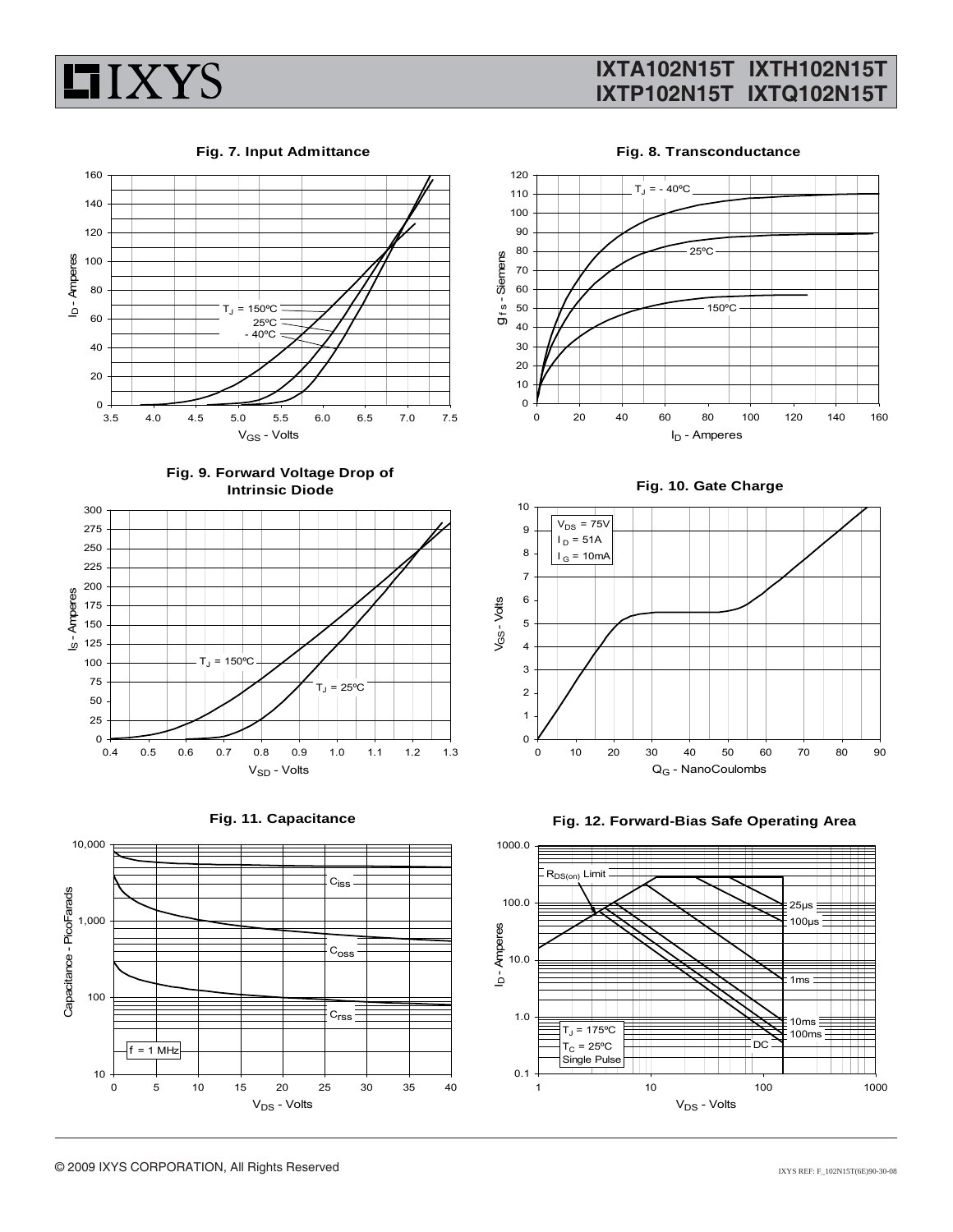

**Fig. 13. Resistive Turn-on Rise Time vs. Junction Temperature** 19  $R$ <sub>G</sub> = 3.3Ω  $V_{GS}$  = 10 $V$  $V_{DS}$  = 75V



**Fig. 15. Resistive Turn-on Switching Times vs. Gate Resistance**







IXYS Reserves the Right to Change Limits, Test Conditions, and Dimensions.

**Fig. 14. Resistive Turn-on Rise Time vs. Drain Current**



**Fig. 16. Resistive Turn-off Switching Times vs. Junction Temperature**



**Fig. 18. Resistive Turn-off Switching Times vs. Gate Resistance**